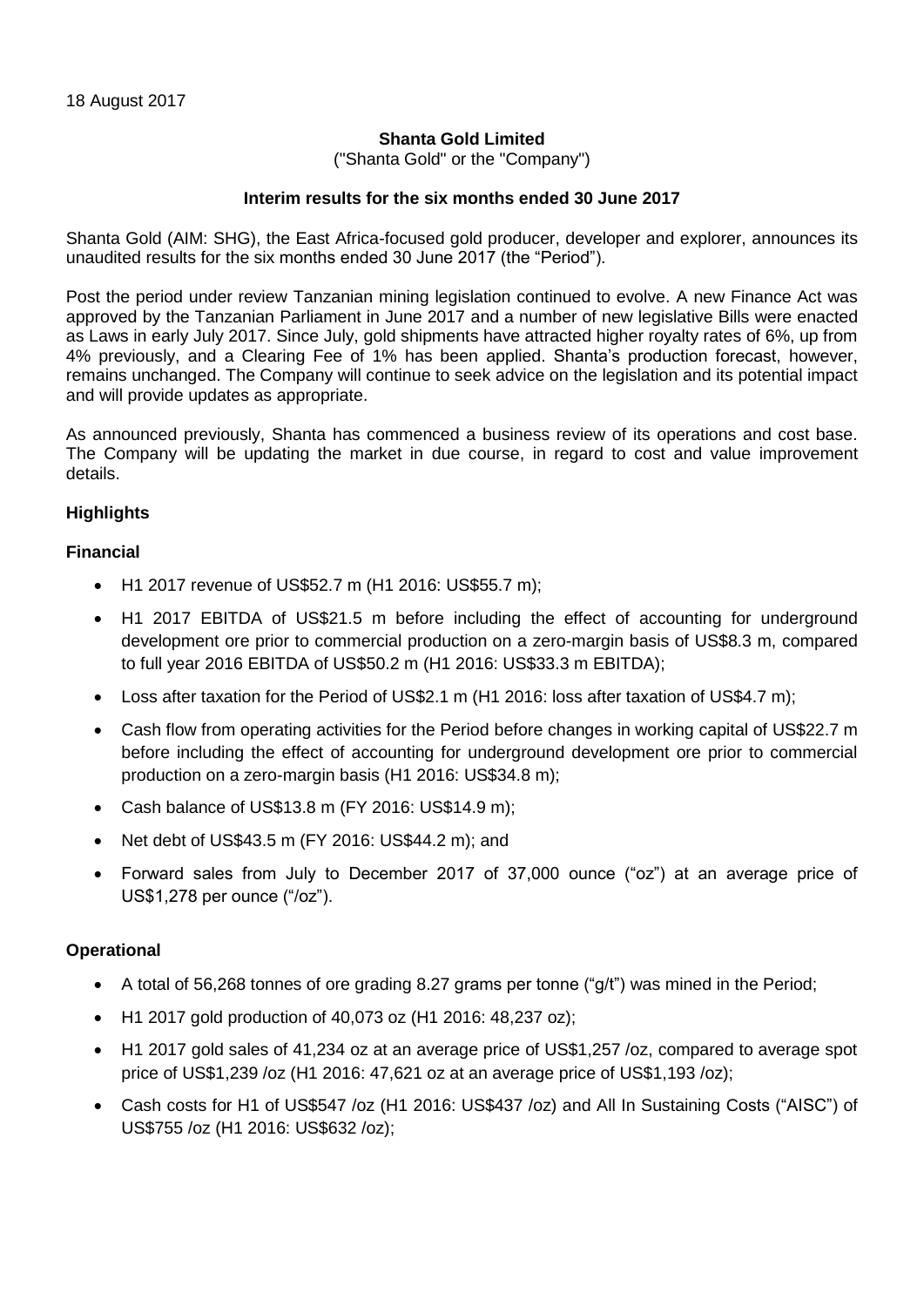- Annual guidance reiterated for 2017 of 80,000 85,000 oz, although expected to be towards the lower end of guidance due to the exclusion of the Singida pilot plant production;
- AISC guidance maintained at US\$800 US\$850 /oz; and
- One lost time injury for the Period.

# **Development and Exploration**

- Revised Mine Plan ("RMP") was delivered in March 2017 providing an update to the 2015 Base Case Mine Plan ("BCMP"). The below cost figures in the RMP exclude the impact of higher royalties announced in recent Tanzanian legislation;
- Reserves were increased from 2.66 million tonnes ("Mt") at 5.93 grams per tonne ("g/t") for 506,000 oz to 3.64 Mt at 4.40 g/t for 515,000 oz. Importantly, this increase is after accounting for depletion of 615,000 t at 5.27 g/t for 104,000 oz contained;
- RMP delivers 500,000 oz at AISC of US\$736 /oz after depletion compared to 443,000 oz at US\$695 /oz in the 2015 BCMP;
- After accounting for additional reserves and depletion, the RMP has added 174,000 oz of production at an AISC of US\$779 /oz;
- A JORC Compliant Code (2012) maiden resource for Nkuluwisi was announced in May 2017 totalling 3,973,000 t at 1.1 g/t for a total of 140,894 oz of gold. This is excluded from the RMP as it is outside of the Company's existing mining licences;
- First stope ore was produced from the NLGM underground operation in May 2017 and commercial production was declared on 1 June 2017; and
- The Environmental Social Impact Assessment ("ESIA") at Singida continued in the Period. Investment in the Pilot Plant Project remained on hold pending availability of cash, caused by delays to VAT refunds.

### **Corporate**

- Eric Zurrin re-joined Shanta Gold as its Chief Financial Officer ("CFO"), effective 13 March 2017. Subsequent to the Period end, Eric was appointed Chief Executive Officer ("CEO") from 3 August 2017 and joined the board of Directors of Shanta Gold Limited on 17 August 2017;
- Mr Keith Marshall was appointed to the Board as a Non-Executive Director in June 2017;
- Financing of €2.1 m (US\$2.2 m) for underground equipment purchases with Sandvik completed;
- Financing of US\$10.0 m (comprising US\$7.5 m over 4 years and US\$2.5 m for short term working capital) agreed with Exim Bank;
- US\$14.0 m gross proceeds raised in an equity placement;
- A proposed debt restructuring was announced including a credit approved commitment letter with Investec Bank plc regarding a new US\$50 m facility to replace the current US\$40 m facility, of which US\$32.6 m is outstanding; and
- A proposed buyback of the Company's US\$15.0 m Convertible Loan Notes was announced.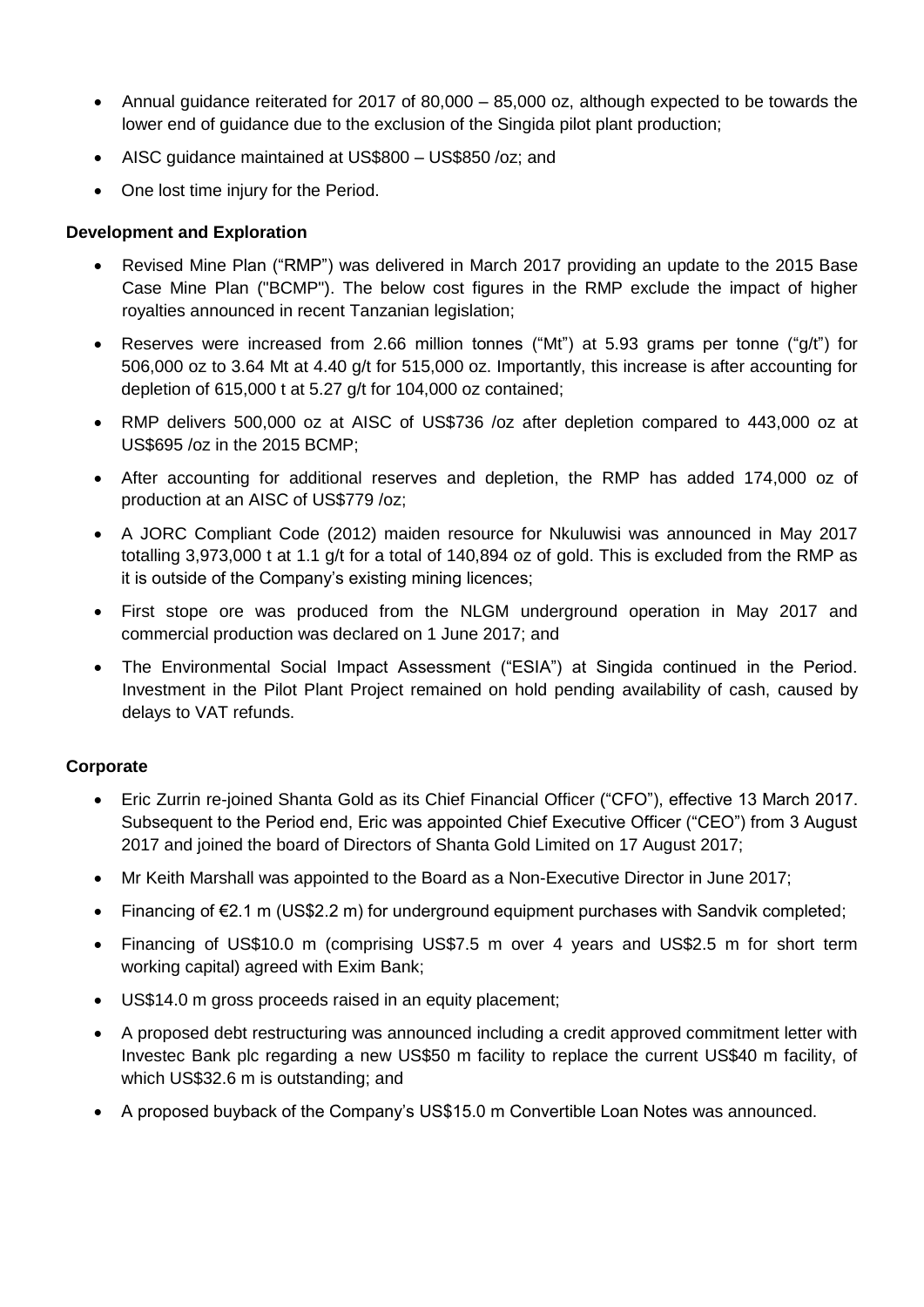### **Eric Zurrin, Chief Executive Officer, commented:**

*"Progress at New Luika has continued to be extremely pleasing. Underground development has now reached 4.4 kilometres in just over 13 months which is a testament to the skills and professionalism of the entire team. The transition to the underground mine remains on track and continues to be de-risked as more stopes are opened up and critical equipment arrives at site.*

*"During May and June, important corporate achievements were announced to give the Company a stronger platform to realise shareholder value over the long term. These accomplishments were completed alongside a US\$14 million equity placement which provides the Company with increased financial flexibility, while reducing outstanding working capital requirements.*

*"As communicated to the market in July, Shanta crossed the 40,000 oz gold production mark during the first half of the year and is on track to meet the full year production guidance of 80,000 – 85,000 oz.*

*"Tanzania continues to undergo a period of uncertainty and Shanta is responding with proactive decisions around its cost structure. The Company will update the market in due course with details of its ongoing and one-time efficiencies and cost improvements. Tanzania remains one of the fastest growing countries globally and Shanta is well positioned for the longer term."* 

### **Enquiries:**

| <b>Shanta Gold Limited</b><br>Eric Zurrin (CEO)                                                        | +255 (0) 22 292 5148 |
|--------------------------------------------------------------------------------------------------------|----------------------|
| <b>Nominated Adviser and Broker</b><br>Peel Hunt LLP<br>Matthew Armitt / Ross Allister / Chris Burrows | +44 (0) 20 7418 8900 |
| <b>Financial Public Relations</b>                                                                      |                      |

**Tavistock** Jos Simson / Emily Fenton / Barnaby Hayward +44 (0)20 7920 3150

### **About Shanta Gold**

Shanta is an East Africa-focused gold producer, developer and explorer. It currently has defined ore resources on the New Luika and Singida projects in Tanzania and holds exploration licences over a number of additional properties in the country. Shanta's flagship New Luika Gold Mine commenced production in 2012 and produced 87,714 ounces in 2016. The Company has been admitted to trading on London's AIM and has approximately 766 million shares in issue. For further information please visit: [www.shantagold.com.](http://www.shantagold.com/)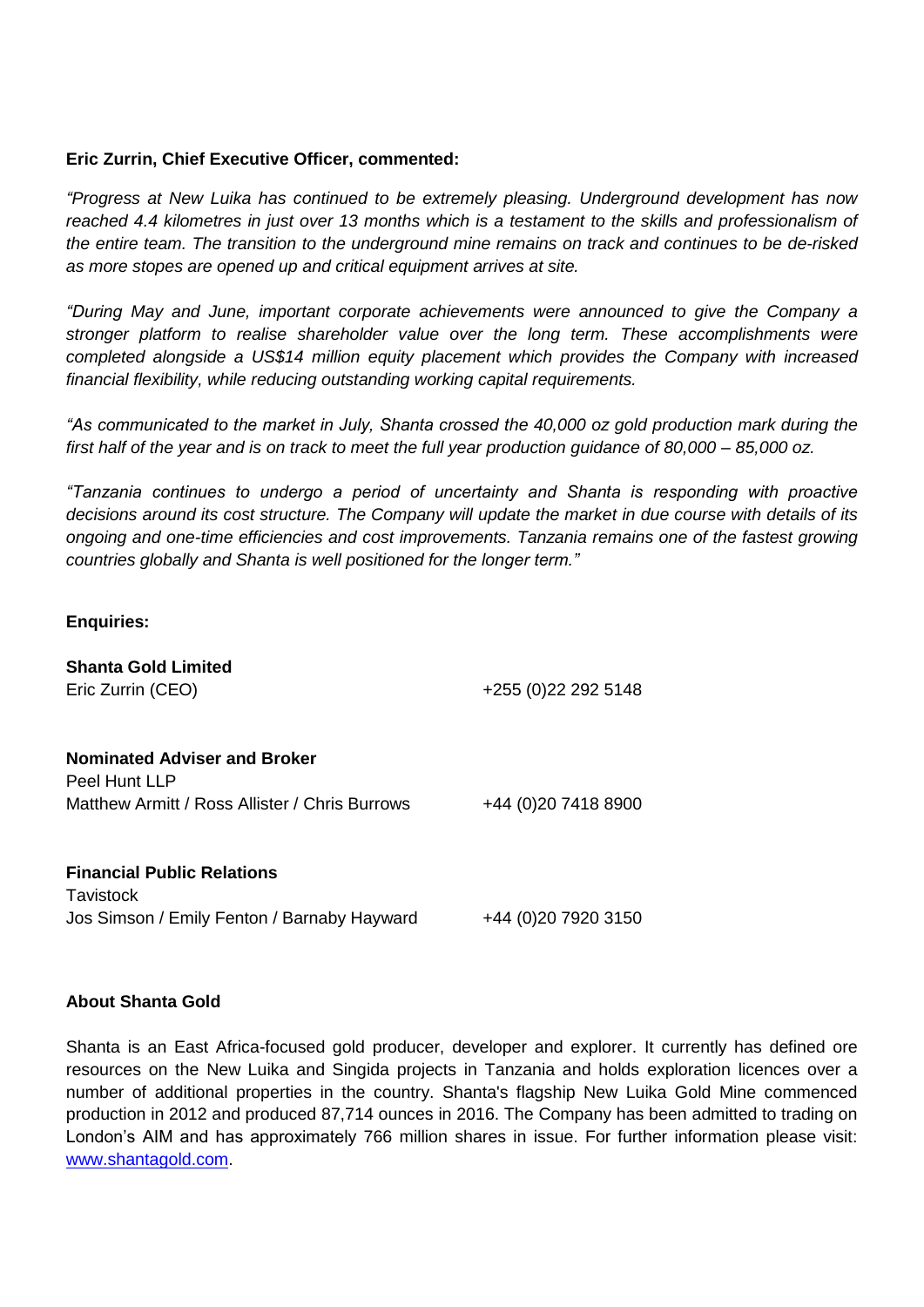# **Financial and Operational**

Revenue for the Period of US\$52.7 million was generated from the sales of 41,234 oz of gold at an average price of US\$1,257 /oz. Revenue for H1 2017 was 5.2% lower than for H1 2016 reflecting lower gold sales. The lower gold production volumes in H1 2017 were expected and were a direct result of the availability of lower grades compared to H1 2016, albeit, these are in line with the reserve average. Sales volumes and average gold price for H1 2016 were 47,621 oz and US\$1,193/oz respectively. The loss on non-hedge derivatives and other commodity contracts reduced significantly to US\$0.7 million (H1 2016: US\$1.2 million) driven by a reduced focus on shorter dated hedging instruments.

Cost of sales for the Period amounted to US\$44.0 million, down 11.9% from H1 2016. Cost of sales in the Period include the effect of accounting for underground development ore prior to commercial production which was accounted for on a zero-margin basis, adding an estimated US\$8.3 million on a normalised basis to the Cost of sales in H1 2017. Underground ore development prior to commercial production has been estimated to cost US\$50 /tonne ore on a normalised basis in comparison with an implied cost of US\$245 /tonne ore on an accounting basis.

EBITDA for H1 2017 is US\$21.5 million down from US\$33.3 million in H1 2016 which was a record result based on high gold production as the Bauhinia Creek open pit returned high grades in the final few months of its life in 2016. The Company sold fewer ounces and produced at a higher cost in the Period versus H1 2016.

Administration and exploration expenditure amounted to US\$4.2 million, slightly lower than US\$4.4 million in H1 2016, given less exploration works were carried out in the Period. Net finance costs amounted to US\$4.4 million (H1 2016: US\$3.1 million), predominantly due to the accounting for the Silver Stream in the Period which was only applicable for two months of the H1 2016 period.

The loss before tax of US\$0.6 million is an improvement from the loss before tax of US\$3.0 million in H1 2016. It is important to highlight that the effect of accounting for underground development ore prior to commercial production reduced profit before tax in the Period by US\$8.3 million on a normalised basis. The loss after tax for the Period amounted to US\$2.1 million (H1 2016: loss after tax of US\$4.7 million), giving a loss per share of US\$0.361 cents (H1 2016: loss per share of US\$0.946 cents).

### **Costs**

The Company reported an AISC of US\$755 /oz in the Period, higher than US\$632 /oz in H1 2016 which itself benefited from record 6-month production in 2016. Cash costs for the Period amounted to US\$546 /oz, up from US\$437 /oz in H1 2016, which was driven by lower grade in H1 2017 and a higher proportion of fixed costs in the same period in 2016.

Commercial discussions have started in August 2017 with major suppliers and necessary steps around deciding on suitable personnel levels have been initiated.

*Cash cost – Mining, processing and mine administration costs All in Sustaining cost – Cash cost plus royalty, interest, general administration & corporate costs and stay in business capital expenditure*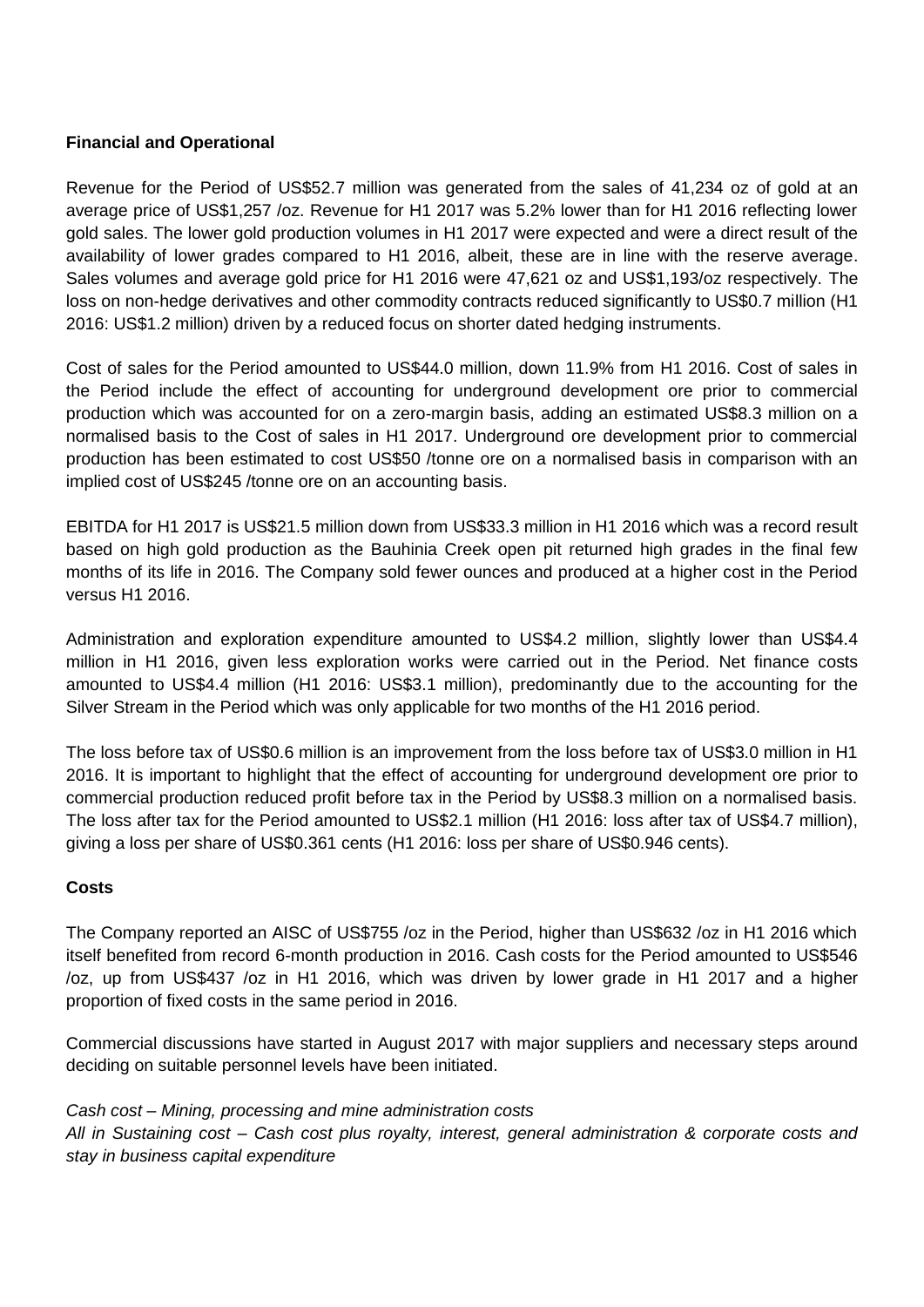# **Financial Position**

Total assets excluding cash balances increased from US\$157.1 million at 31 December 2016 to US\$162.9 million, due mainly to the additional underground and surface capital expenditure at NLGM including the Power Station and Tailings Storage Facility 2 ("TSF2"), as well as the increase in VAT receivable.

At 30 June 2017, inventories amounted to US\$20.5 million, up slightly from US\$20.3 million at 31 December 2016. The high grade stockpile built up throughout the first half of 2016 from the high grade open pits was used to blend lower grade material in H1 2017 during the development of the underground mine. Total liabilities decreased by US\$6.3 million in the Period. Loans and Borrowings decreased by US\$4.2 million following scheduled repayments.

# **Cash flow**

Gold production and grade in the Period was lower than H1 2016, partially offset by a higher average selling price in the Period. Capital expenditure amounted to US\$20.6 million, including US\$10.4 million relating to the processing of underground development ore prior to commercial production.

Cash generated from operations before working capital was US\$22.7 million on a normalised basis before the effect of accounting for underground development ore prior to commercial production which was accounted for on a zero-margin basis of US\$8.3 million. Working capital decrease of US\$8.7 million was driven predominantly by an increase in VAT receivable and decrease in payables. The cash balance at 30 June was US\$13.8 million, down from US\$14.9 million at 31 December 2016. Net debt at Period end thus amounted to US\$43.5 million (FY 2016: US\$44.2 million).

A financing of €2.1 million (US\$2.2 million) for underground equipment purchases with Sandvik completed in May 2017.

A loan financing of US\$10.0 million (comprising US\$7.5 million facility repayable over four years and US\$2.5 million for short term working capital) was agreed in May 2017 with Exim Bank Tanzania, one of the largest commercial banks in Tanzania. During the Period, US\$2.5 million of the loan facility was disbursed to the Company. The Exim debt is secured against the NLGM Power Station which was commissioned in Q1 2017 and is now fully operational.

No VAT was returned to Shanta during the Period. At the end of June 2017, US\$13.6 million (converted from Tanzanian Shillings at 30 June 2017 closing rate) of VAT eligible receipts has been paid by the Company over the past 14 months. The last VAT refund was received for the period up to April 2016. The Company has applied to offset corporate tax payments against government approved VAT refunds that are due to Shanta and is awaiting a response.

### **Exploration and Development**

The Company had exploration costs of US\$1.0 million in the Period (H1 2016: US\$1.2 million), the majority of which related to personnel costs incurred by the exploration department on the ground.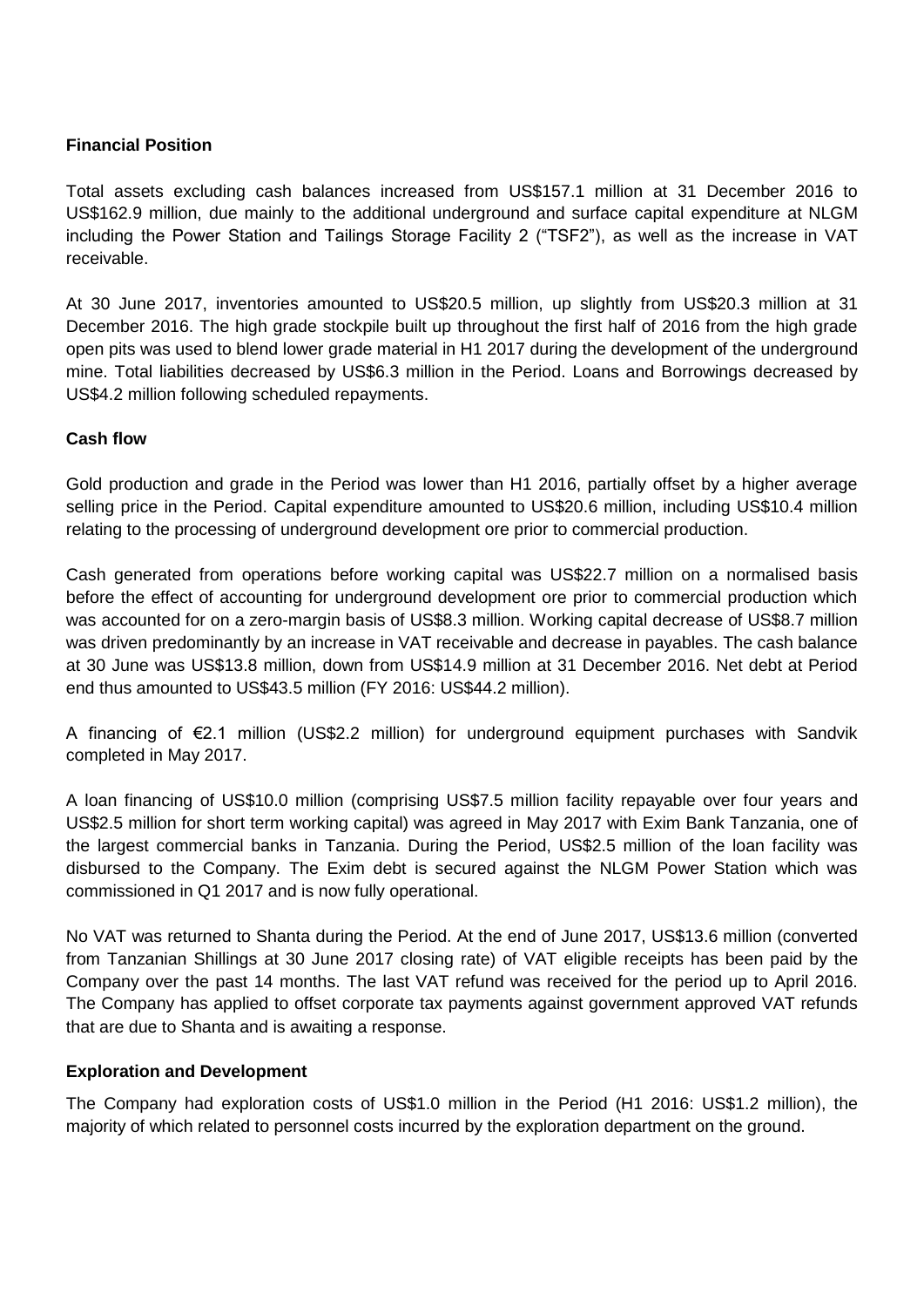The Revised Mine Plan ("RMP") was delivered in March 2017 providing an update to the 2015 BCMP. With the benefit of increased resources through exploration and reduced operating costs, reserves were increased from 2.66 Mt at 5.93 g/t for 506,000 oz to 3.64 Mt at 4.40 g/t for 515,000 oz. Importantly, this increase is after accounting for depletion of 615,000 t at 5.27 g/t for 104,000 oz contained.

The RMP delivers 500,000 oz at US\$736 /oz after depletion compared to 443,000 oz at US\$695 /oz in the 2015 BCMP. Production since the BCMP accounts for 117,000 oz at US\$645 /oz. Production going forward under the BCMP would have been 326,000 oz at an AISC of US\$713 /oz. After accounting for additional reserves and depletion, the RMP has added 174,000 oz of production at an AISC of US\$779 /oz.

A JORC Compliant Code (2012) maiden resource for Nkuluwisi was announced in May 2017 totalling 3,973,000 tonnes at 1.1 g/t for a total of 140,894 oz of gold. This is excluded from the RMP as it is outside of the Company's existing mining licences.

First stope ore was produced from the NLGM underground operation in May 2017 and commercial production was declared on 1 June 2017. Establishment of further stopes continues and the decline in the Bauhinia Creek deposit had reached the 835 RL as at the end of June. The underground continued to achieve good and consistent gold grades. A total of 56,268 t of ore grading 8.27 g/t was mined in the Period.

The Environmental Social Impact Assessment ("ESIA") at Singida continued in the Period and is expected to be completed in Q4 2017. Investment in the Pilot Plant Project remained on hold pending availability of cash, caused by delays to VAT refunds.

Subsequent to the Period end, the expanded Solar Power Plant at NLGM started commercial supply as of 14 July 2017. The plant has an installed capacity of 696 kW of solar power which will reduce further NLGM's dependence on Heavy Fuel Oil ("HFO"). The use of solar energy is anticipated to reduce the fuel consumption of HFO by 250,000 litres per year while further enhancing the Company's environmental credentials.

Also subsequent to the Period end, the decision was taken to re-integrate the exploration camp with the NLGM camp, sharing services and overheads. This move is expected to be completed by the end of Q4 2017.

# **Corporate**

Eric Zurrin re-joined Shanta Gold as its CFO, effective 13 March 2017. Subsequent to the Period end, Toby Bradbury and the Company agreed that he would retire as CEO, and Eric Zurrin would take over as CEO with immediate effect. Toby Bradbury will remain on the Board of Directors ("Board") until September 2017 to assist with the transition. Eric Zurrin has been appointed to the Board with effect from effective from 17 August 2017.

Mr Keith Marshall was appointed to the Board in June 2017 as a Non-Executive Director. Mr Marshall is a mining engineer with over 35 years of experience in the sector enabling him to accumulate a wealth of technical and managerial expertise with the last fifteen years spent in senior mine leadership roles. Mr Marshall's last two operational roles were both with Rio Tinto, with whom he has worked for 22 years, as Managing Director of the Palabora Mining Company in South Africa and as President of the Oyu Tolgoi Project in Mongolia.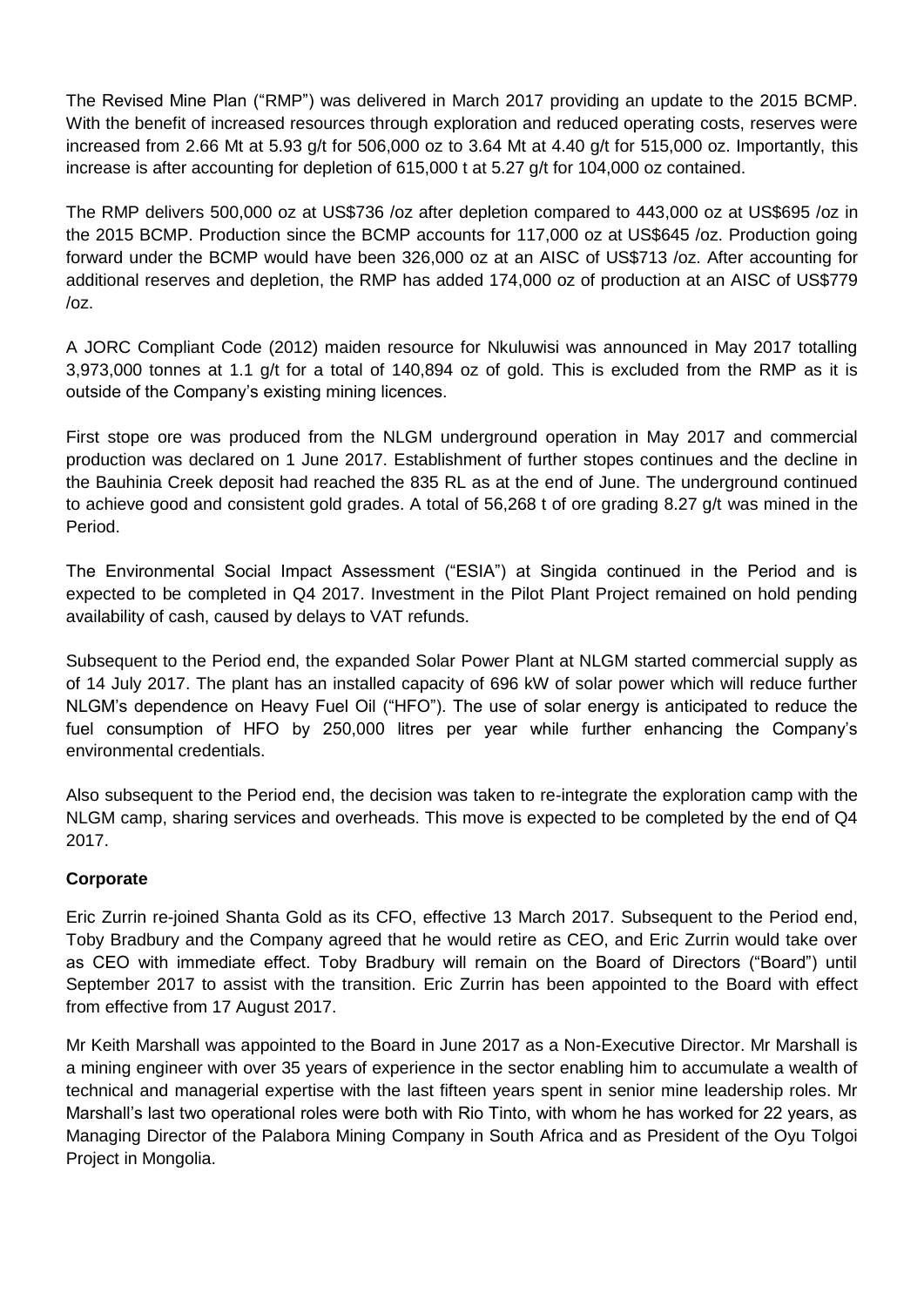A number of financings were announced in the Period to fund the development of the underground mine at NLGM and increase the financial flexibility for the Company. During the first half of 2017, capital expenditures were US\$20.6 million and on track to taper in the second half of 2017 as investment in the underground mine reduces and the major infrastructure projects are completed.

A €2.1 m (US\$2.2 m) financing for underground equipment purchases was completed with Sandvik. In addition, a US\$10.0 m (comprising US\$7.5 m over 4 years and US\$2.5 m for short term working capital) was agreed with Exim Bank of which US\$2.5 m of the US\$7.5 m was disbursed.

An equity placement raising gross proceeds of US\$14.0 m was completed in June 2017.

A proposed debt restructuring was announced including a credit approved commitment letter with Investec Bank plc regarding a new US\$50 m facility to replace the current US\$40 m facility, of which US\$32.6 m is outstanding. The restructuring is subject to documentation and diligence on Tanzania by Investec.

A proposed buyback of the Company's US\$15.0 m Convertible Loan Notes was also announced. The buyback will be funded by the increased debt facility from Investec Bank plc. Post Period end, the written resolution was passed and the buyback is conditional on the finalisation of the Investec Bank plc debt documentation. The restructured balance sheet will reduce the Company's cost of capital and smooth the debt repayment profile over the next 3.5 years.

The Company has maintained a prudent hedging policy and was able to realise an average price of US\$1,257 /oz in the period. As at 30 June 2017, 37,000 oz had been sold forward to 31 December 2017 at an average price of US\$1,278/oz. The Company's policy to sell forward increases certainty of cash flow through the next 18-24 months of anticipated de-leveraging.

Lastly, the Company entered into an Arrangement Agreement to acquire Helio Resource Corp (TSX-V: HRC) in exchange for 59.5 million Shanta shares. However, as a result of the potential impact on Helio of the bills signed into Tanzanian law on 10 July 2017, the Company, having taken professional advice and upon due consideration, has determined not to proceed with the acquisition. As such, the Company has today announced that it has terminated the arrangement agreement with Helio Resource Corp.

# **Outlook**

As previously communicated in the Q2 2017 Production and Operation Update on 19 July 2017, production in Q2 2017 surpassed the Company's expectations resulting in a more balanced Period compared to the Company's internal expectations for the second half of 2017. Original guidance of up to 85,000 oz included a small contribution in 2017 from the Singida pilot plant gold production, which is currently on hold. Consequently, total gold production for 2017 is expected to remain within guidance, albeit towards the lower end. Capital expenditures are planned to taper off substantially in the second half of 2017 and production ore from the underground mine is forecast to continue to ramp up by the end of the year. Average annual production from 2017 – 2020, as provided in the RMP in March 2017, is expected at around 85,000 oz per annum.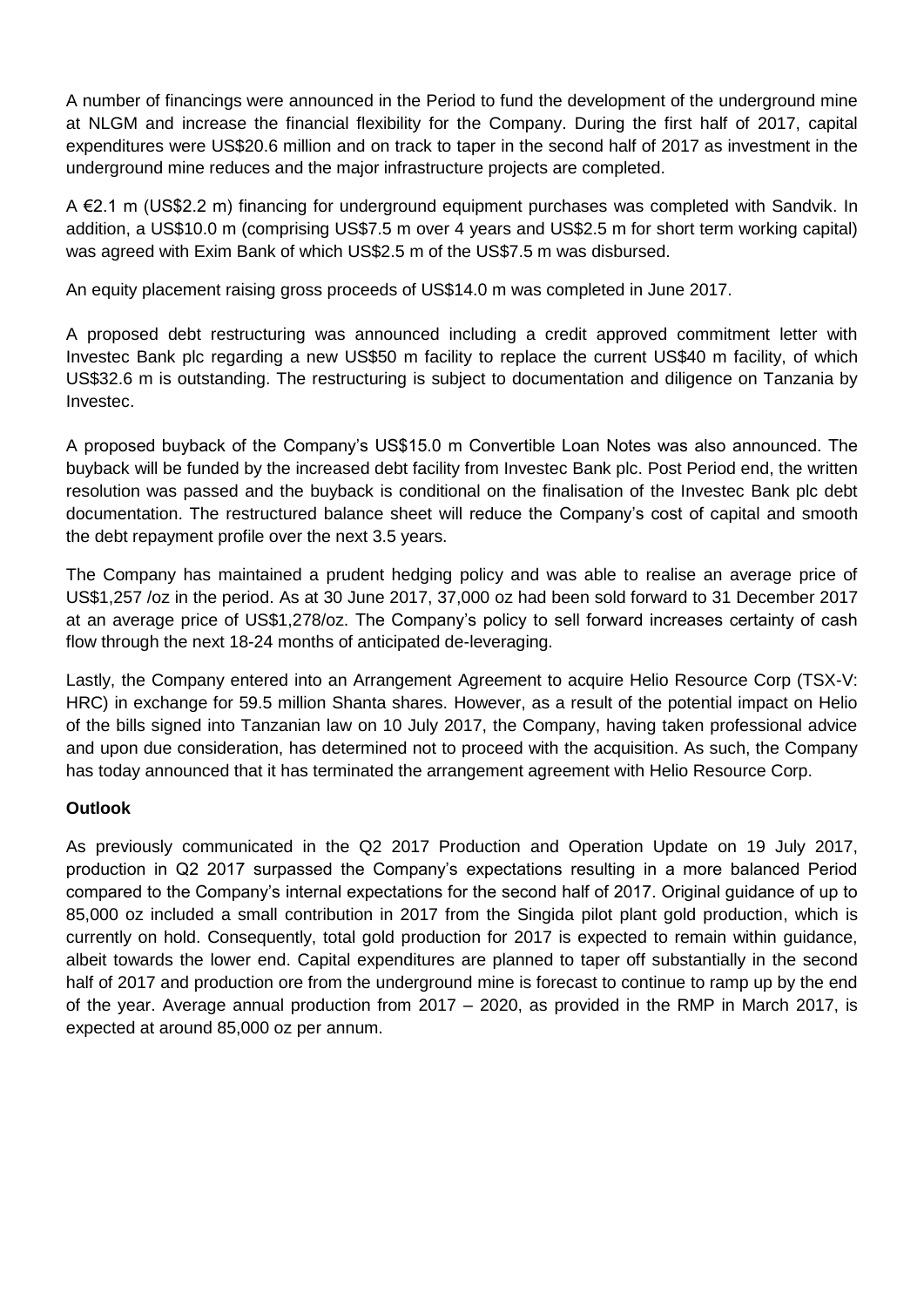# **SHANTA GOLD LIMITED**

# **Consolidated Statement of Comprehensive Income for the six months ended 30 June 2017**

|                                                                                                                                              | <b>Note</b> | 6 months<br>ended<br>30-Jun-17<br><b>US\$'000</b><br><b>Unaudited</b> | 6 months<br>ended<br>30-Jun-16<br><b>US\$'000</b><br><b>Unaudited</b> | Year<br>ended<br>31-Dec-16<br><b>US\$'000</b><br><b>Audited</b> |
|----------------------------------------------------------------------------------------------------------------------------------------------|-------------|-----------------------------------------------------------------------|-----------------------------------------------------------------------|-----------------------------------------------------------------|
| <b>Revenue</b>                                                                                                                               |             | 52,746                                                                | 55,660                                                                | 107,142                                                         |
| (Loss) on non-hedge derivatives and other<br>commodity contracts                                                                             |             | (722)                                                                 | (1, 227)                                                              | (4,066)                                                         |
| <b>Cost of sales</b>                                                                                                                         |             | (44, 041)                                                             | (49, 985)                                                             | (88, 267)                                                       |
| <b>Gross profit</b>                                                                                                                          |             | 7,983                                                                 | 4,448                                                                 | 14,809                                                          |
| Other costs                                                                                                                                  |             | (4,206)                                                               | (4, 376)                                                              | (11,772)                                                        |
| Administration expenses                                                                                                                      |             | (3,206)                                                               | (3, 141)                                                              | (7,075)                                                         |
| Exploration and evaluation costs                                                                                                             |             | (1,000)                                                               | (1, 235)                                                              | (4, 697)                                                        |
| <b>Operating profit</b>                                                                                                                      |             | 3,777                                                                 | 72                                                                    | 3,037                                                           |
| Finance income                                                                                                                               |             | 26                                                                    | 88                                                                    | 98                                                              |
| Finance expense                                                                                                                              |             | (4, 452)                                                              | (3, 194)                                                              | (7, 474)                                                        |
| (Loss) before taxation                                                                                                                       |             | (649)                                                                 | (3,034)                                                               | (4, 339)                                                        |
| <b>Taxation</b>                                                                                                                              |             | (1, 494)                                                              | (1,687)                                                               | (3,634)                                                         |
| Current<br>Deferred                                                                                                                          |             | (886)<br>(608)                                                        | (188)<br>(1, 499)                                                     | (1, 518)<br>(2, 116)                                            |
| (Loss) for the Period / year attributable to<br>equity holders of the parent company                                                         |             | (2, 143)                                                              | (4, 721)                                                              | (7, 973)                                                        |
| (Loss) after taxation                                                                                                                        |             | (2, 143)                                                              | (4, 721)                                                              | (7, 973)                                                        |
| Other comprehensive income:<br>Exchange differences on translating subsidiary<br>which can subsequently be reclassified to profit or<br>loss |             |                                                                       | (42)                                                                  | (418)                                                           |
| Total comprehensive loss attributable to equity<br>shareholders of parent company                                                            |             | (2, 143)                                                              | (4, 763)                                                              | (8, 391)                                                        |
| Basic and diluted (loss) per share (cents)                                                                                                   | 3           | (0.361)                                                               | (0.946)                                                               | (1.473)                                                         |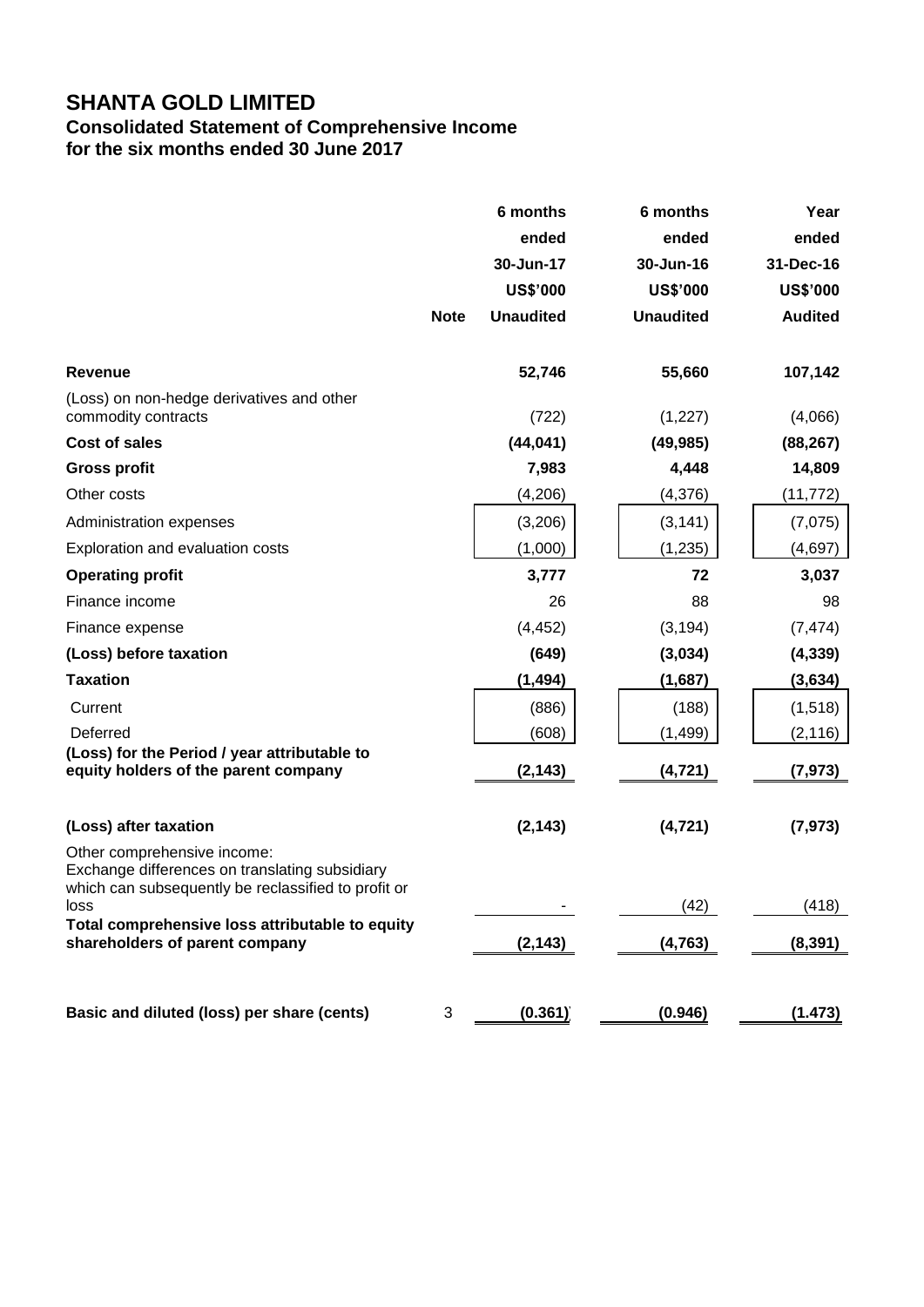# **SHANTA GOLD LIMITED**

### **Consolidated Statement of Financial Position As at period ended 30 June 2017**

**30-Jun 30-Jun 31-Dec 2017 2016 2016 US\$'000 US\$'000 US\$'000 Note Unaudited Unaudited Audited Non-current assets** Intangible assets 23,250 23,216 23,262 Property, Plant and Equipment 100,295 71,170 99,556 **Total non-current assets 123,545 94,386 122,818 Current assets** Inventories 20,480 25,934 20,291 Trade and other receivables and the receivables the state of the term of the 18,856 10,225 13,975 Restricted Cash 600 - 500 - 500 - 500 - 500 - 500 - 500 - 500 - 500 - 500 - 500 - 500 - 500 - 500 - 500 - 500 - 500 - 500 - 500 - 500 - 500 - 500 - 500 - 500 - 500 - 500 - 500 - 500 - 500 - 500 - 500 - 500 - 500 - 500 - 50 Cash and cash equivalents **13,841** 29,998 14,945 **Total current assets 53,177 66,657 49,211 Total assets 176,722 161,043 172,029 Capital and reserves** Share capital and Premium 156,989 143,865 143,870 Share option reserve 2,223 3,346 2,248 Convertible loan note reserve 5,374 5,374 5,374 5,374 Shares to be issued 60 82 60 Translation reserve 6 1 200 and 200 and 200 and 200 and 200 and 200 and 200 and 200 and 200 and 200 and 200 and 200 and 200 and 200 and 200 and 200 and 200 and 200 and 200 and 200 and 200 and 200 and 200 and 200 and 200 an Retained deficit (75,595) (71,433) (73,536) **Total equity 89,514 82,073 78,479 Non-Current liabilities** Loans and borrowings 4 31,910 17,611 35,768 Convertible loan notes 14,431 14,202 14,298 Decommissioning provision 7,791 6,218 7,471 Deferred taxation 8,948 **Total non-current liabilities 63,688 46,225 66,485 Current liabilities** Trade payables and accruals and  $8,084$  8,084 5,450 11,148 Loans and borrowings 14 14,279 27,295 14,660 Income tax payable and the state of the 1,157 and the 1,257 and 1,257 and 1,257 and 1,257 and 1,257 and 1,257 and 1,257 and 1,257 and 1,257 and 1,257 and 1,257 and 1,257 and 1,257 and 1,257 and 1,257 and 1,257 and 1,257 an **Total current liabilities 23,520 32,745 27,065 Total liabilities 87,208 78,970 93,550 Total equity and liabilities 176,722 161,043 172,029**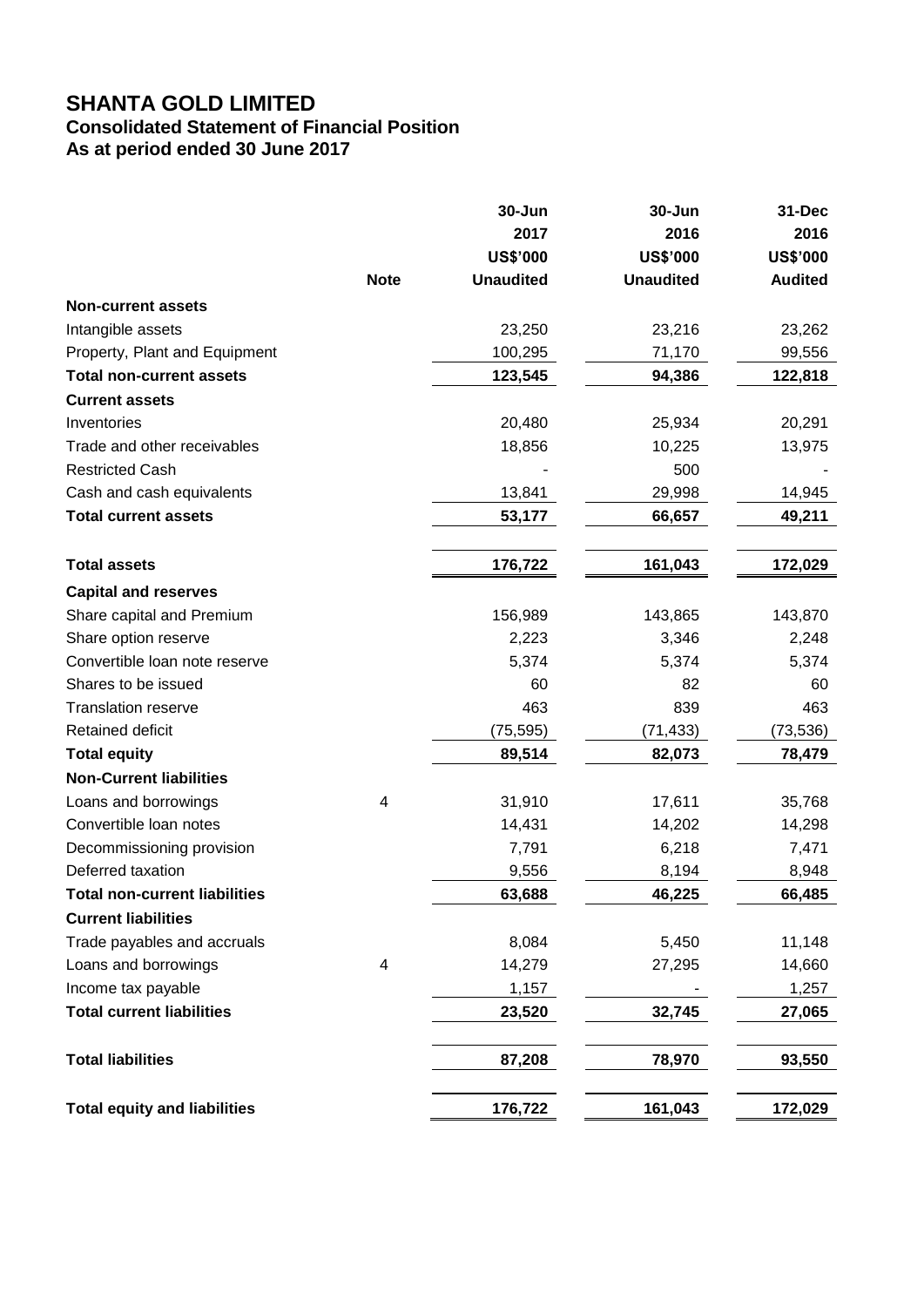# **SHANTA GOLD LIMITED Consolidated changes in Equity for the six months ended 30 June 2017**

|                                   | <b>Share</b><br><b>Capital</b> | <b>Share</b><br>Premium | <b>Share Option</b><br><b>Reserve</b> | <b>Convertible</b><br><b>Debt Reserve</b> | <b>Translation</b><br><b>Reserve</b> | Shares to be<br><b>Issued Reserve</b> | <b>Retained</b><br><b>Deficit</b> | <b>Total</b><br><b>Equity</b> |
|-----------------------------------|--------------------------------|-------------------------|---------------------------------------|-------------------------------------------|--------------------------------------|---------------------------------------|-----------------------------------|-------------------------------|
|                                   |                                |                         |                                       |                                           |                                      |                                       |                                   |                               |
|                                   | <b>US\$'000</b>                | <b>US\$'000</b>         | <b>US\$'000</b>                       | <b>US\$'000</b>                           | <b>US\$'000</b>                      | <b>US\$'000</b>                       | <b>US\$'000</b>                   | <b>US\$'000</b>               |
| At 1 January 2017                 | 93                             | 143,777                 | 2,248                                 | 5,374                                     | 463                                  | 60                                    | (73, 536)                         | 78,479                        |
| (Loss) for the Period             |                                |                         |                                       |                                           |                                      |                                       | (2, 143)                          | (2, 143)                      |
| Other comprehensive income for    |                                |                         |                                       |                                           |                                      |                                       |                                   |                               |
| the Period                        |                                |                         |                                       |                                           |                                      |                                       |                                   |                               |
| Shares issued, net of issue costs | 2,315                          | 10,804                  |                                       |                                           |                                      |                                       |                                   | 13,119                        |
| Share based payments              |                                |                         | 59                                    |                                           |                                      |                                       |                                   | 59                            |
| Lapsed options                    |                                |                         | (84)                                  |                                           |                                      |                                       | 84                                |                               |
| At 30 June 2017 (Unaudited)       | 2,408                          | 154,581                 | 2,223                                 | 5,374                                     | 463                                  | 60                                    | (75, 595)                         | 89,514                        |
|                                   |                                |                         |                                       |                                           |                                      |                                       |                                   |                               |
| At 1 January 2016                 | 76                             | 133,766                 | 3,202                                 | 5,374                                     | 881                                  | 82                                    | (66, 712)                         | 76,669                        |
| (Loss) for the Period             |                                |                         |                                       |                                           |                                      |                                       | (4, 721)                          | (4, 721)                      |
| Other comprehensive income for    |                                |                         |                                       |                                           |                                      |                                       |                                   |                               |
| the Period                        |                                |                         |                                       |                                           | (42)                                 |                                       |                                   | (42)                          |
| Shares issued, net of issue costs | 17                             | 10,006                  |                                       |                                           |                                      |                                       |                                   | 10,023                        |
| Share based payments              |                                |                         | 144                                   |                                           |                                      |                                       |                                   | 144                           |
| At 30 June 2016 (Unaudited)       | 93                             | 143,772                 | 3,346                                 | 5,374                                     | 839                                  | 82                                    | (71, 433)                         | 82,073                        |
| At 1 January 2016                 | 76                             | 133,766                 | 3,202                                 | 5,374                                     | 881                                  | 82                                    | (66, 712)                         | 76,669                        |
| (Loss) for the year               |                                |                         |                                       |                                           |                                      |                                       | (7, 973)                          | (7, 973)                      |
| Other comprehensive income for    |                                |                         |                                       |                                           |                                      |                                       |                                   |                               |
| the year                          |                                |                         |                                       |                                           | (418)                                |                                       |                                   | (418)                         |
| Share based payments              |                                |                         | 200                                   |                                           |                                      | (22)                                  |                                   | 178                           |
| Shares issued, net of issue costs | 17                             | 10,006                  |                                       |                                           |                                      |                                       |                                   | 10,023                        |
| Exercised options                 |                                | 5                       | (5)                                   |                                           |                                      |                                       |                                   |                               |
| Lapsed options                    |                                |                         | (1, 149)                              |                                           |                                      |                                       | 1,149                             |                               |
| At 31 December 2016 (Audited)     | 93                             | 143,777                 | 2,248                                 | 5,374                                     | 463                                  | 60                                    | (73, 536)                         | 78,479                        |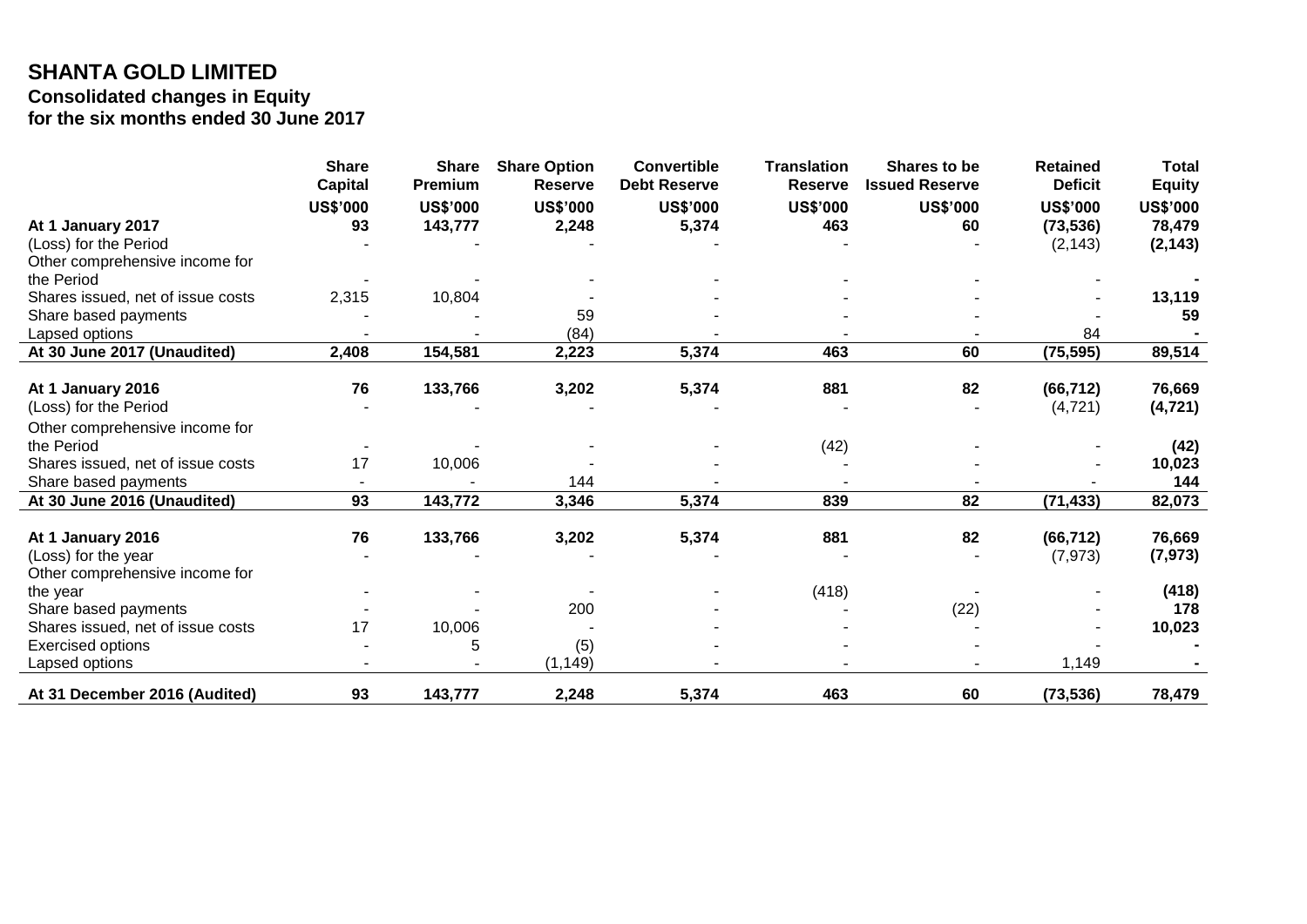# **SHANTA GOLD LIMITED**

# **Consolidated Statement of Cash flows**

**for the six months ended 30 June 2017**

|                                                                                        | <b>Note</b> | 6 months<br>ended<br>30-Jun-17<br><b>US\$'000</b><br><b>Unaudited</b> | 6 months<br>ended<br>30-Jun-16<br><b>US\$'000</b><br><b>Unaudited</b> | Year<br>ended<br>31-Dec-16<br><b>US\$'000</b><br><b>Audited</b> |
|----------------------------------------------------------------------------------------|-------------|-----------------------------------------------------------------------|-----------------------------------------------------------------------|-----------------------------------------------------------------|
| Net cash flows from operating activities                                               | 5           | 4,557                                                                 | 17,214                                                                | 40,330                                                          |
| <b>Investing activities</b>                                                            |             |                                                                       |                                                                       |                                                                 |
| Purchase of intangible assets<br>Purchase of mining properties and other               |             |                                                                       | (14)                                                                  | (66)                                                            |
| equipment                                                                              |             | (10, 181)                                                             | (13, 271)                                                             | (49, 305)                                                       |
| Net cash flows used in investing activities                                            |             | (10, 181)                                                             | (13, 285)                                                             | (49, 371)                                                       |
| <b>Financing activities</b>                                                            |             |                                                                       |                                                                       |                                                                 |
| Share capital issued, net of issue costs<br>Buy-back of convertible loan notes (net of |             | 13,119                                                                | 10,121                                                                | 10,023                                                          |
| costs)                                                                                 |             |                                                                       |                                                                       | (9,950)                                                         |
| Loans repaid                                                                           |             | (7,026)                                                               | (11, 171)                                                             |                                                                 |
| Equipment loan (repaid)/advanced                                                       |             | (1, 135)                                                              | 1,628                                                                 | (579)                                                           |
| Finance lease payments<br>Silver stream advance (net of costs and                      |             | (211)                                                                 | (65)                                                                  | (1,061)                                                         |
| payments)                                                                              |             | (936)                                                                 |                                                                       | 4,011                                                           |
| Loan interest paid                                                                     |             | (2,356)                                                               | (3, 561)                                                              | (4, 546)                                                        |
| Refund of restricted cash                                                              |             |                                                                       |                                                                       | 500                                                             |
| Loans received, net of issue costs                                                     |             | 3,065                                                                 | 10,000                                                                | 6,471                                                           |
| Net cash flows from financing activities                                               |             | 4,520                                                                 | 6,952                                                                 | 4,869                                                           |
| Net (decrease)/increase in cash and cash<br>equivalents                                |             | (1, 104)                                                              | 10,881                                                                | (4, 172)                                                        |
| Cash and cash equivalents at beginning of<br>Year                                      |             | 14,945                                                                | 19,117                                                                | 19,117                                                          |
| Cash and cash equivalents at end of<br>Period/year                                     |             | 13,841                                                                | 29,998                                                                | 14,945                                                          |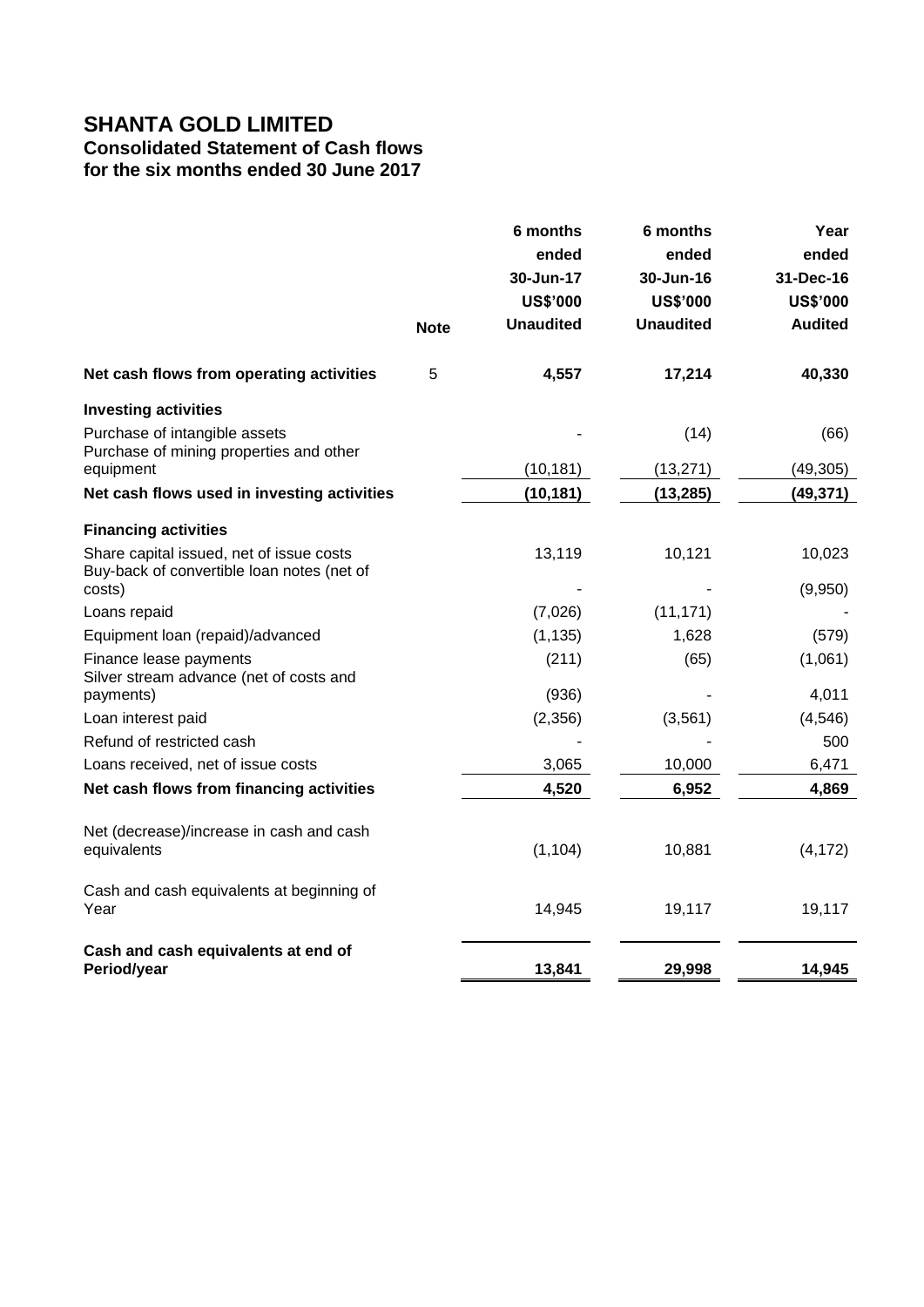### **1. General information**

Shanta Gold Limited (the "Company") is a limited company incorporated in Guernsey. The Company is listed on the London Stock Exchange's AIM market. The address of its registered office is Anson Court, La Route des Camps, St Martin, Guernsey, GY4 6AD. The interim consolidated financial statements were approved by the board and authorised for issue on 17 August 2017.

### **2. Basis of preparation**

The consolidated interim financial statements have been prepared using policies based on International Financial Reporting Standards (IFRS and IFRIC interpretations) issued by the International Accounting Standards Board ("IASB") as adopted for use in the EU. The consolidated interim financial statements have been prepared using the accounting policies which will be applied in the Group's financial statements for the year ending 31 December 2017.

The consolidated interim financial statements for the Period 1 January 2017 to 30 June 2017 are unaudited and incorporate unaudited comparative figures for the interim Period 1 January 2016 to 30 June 2016 and the audited comparative figures for the year to 31 December 2016. It does not include all disclosures that would otherwise be required in a complete set of financial statements and should be read in conjunction with the 2016 Annual Report.

The half year financial information for the six months ended 30 June 2017 set out in this document does not comprise the Group's statutory accounts as defined in Companies (Guernsey) Law 2008 accordingly this half year financial information is not considered to be the company's statutory accounts. The statutory accounts for the year ended 31 December 2016, which were prepared under EU endorsed IFRS, have been delivered to the Registrar of Companies. The auditors reported on these accounts; their report was unqualified and did not include reference to any matters to which the auditor drew attention by way of emphasis.

The same accounting policies, presentation and methods of computation are followed in the interim consolidated financial statements as were applied in the Group's latest annual audited financial statements unless otherwise indicated.

### **3. Loss per share**

Basic loss per share is calculated by dividing the loss/profit attributable to the ordinary shareholders by the weighted average number of ordinary shares outstanding during the Period/year.

There were share incentives outstanding at the end of the Period that could potentially dilute basic earnings per share in the future.

Due to the loss for the Period ended 30 June 2017, the share options are anti-dilutive and therefore diluted LPS is the same as Basic LPS.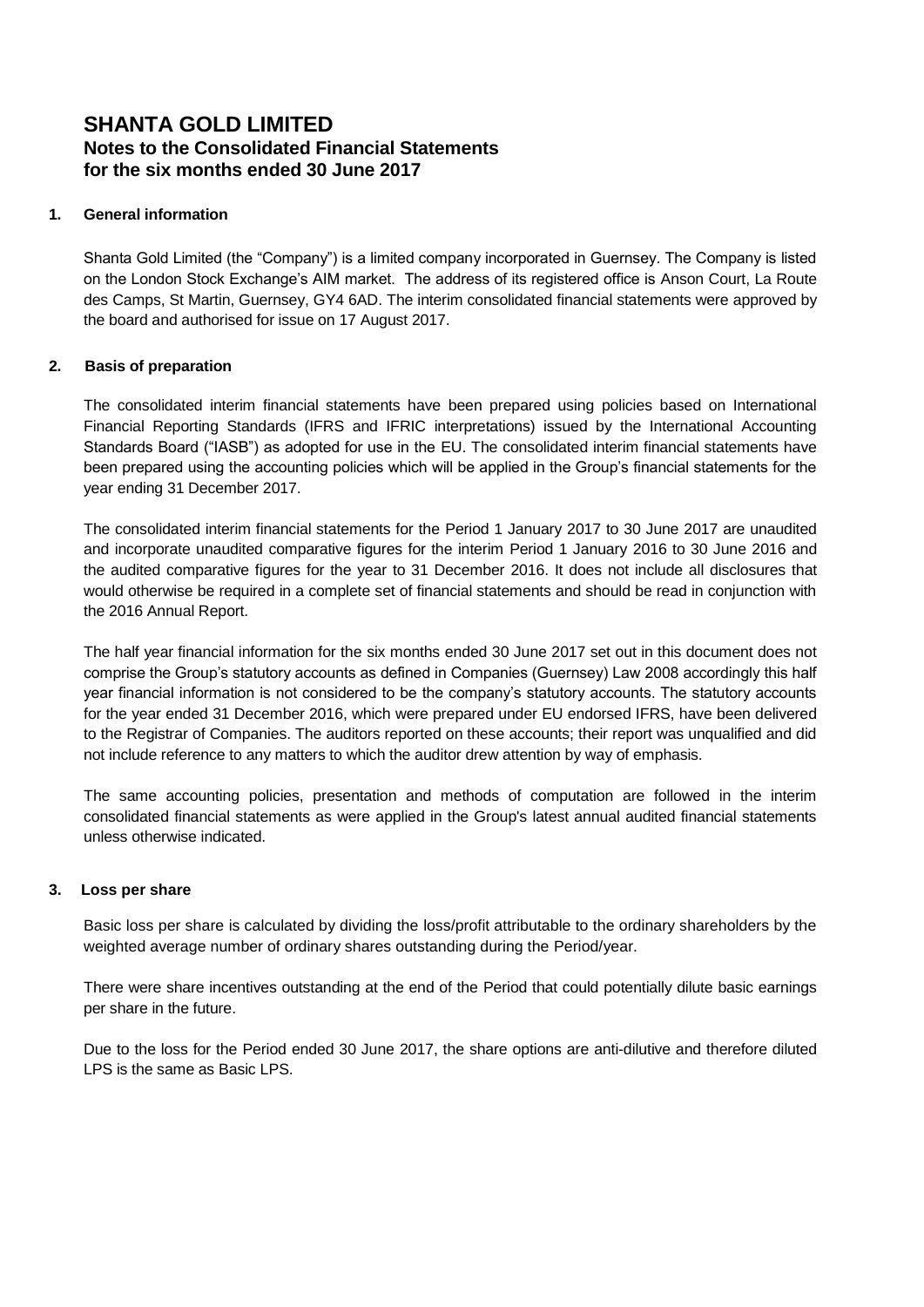|              |                 | <b>Unaudited</b>                |                     | <b>Unaudited</b> |                                 |                     |                     | <b>Audited</b>                  |                        |
|--------------|-----------------|---------------------------------|---------------------|------------------|---------------------------------|---------------------|---------------------|---------------------------------|------------------------|
|              |                 | 30-Jun-17                       |                     |                  | 30-Jun-16                       |                     |                     | 31-Dec-16                       |                        |
|              | Loss            | Weighted<br>avg no of<br>shares | Per share<br>amount | Loss             | Weighted<br>avg no of<br>shares | Per share<br>amount | Loss                | Weighted<br>avg no of<br>shares | Per<br>share<br>amount |
|              | <b>US\$'000</b> | ('000)                          | (Cents)             | <b>US\$'000</b>  | ('000)                          | (Cents)             | <b>US\$'00</b><br>0 | (000)                           | (Cents)                |
| <b>Basic</b> |                 |                                 |                     |                  |                                 |                     |                     |                                 |                        |
| <b>LPS</b>   | (2, 143)        | 593,102                         | (0.361)             | (4, 721)         | 499,138                         | (0.946)             | (7, 973)            | 541,157                         | (1.473)                |

# **4. Loans and borrowings**

|                                  | 30-Jun<br>2017<br><b>US\$'000</b><br><b>Unaudited</b> | 30-Jun<br>2016<br><b>US\$'000</b><br><b>Unaudited</b> | $31 - Dec$<br>2016<br><b>US\$'000</b><br><b>Audited</b> |
|----------------------------------|-------------------------------------------------------|-------------------------------------------------------|---------------------------------------------------------|
| Amounts payable within one year  |                                                       |                                                       |                                                         |
| Promissory notes (a)             |                                                       | 3,032                                                 | 3,158                                                   |
| Loan from Investec Bank (b)      | 10,686                                                | 23,356                                                | 9,148                                                   |
| Equipment Finance <sup>(c)</sup> | 579                                                   | 769                                                   | 579                                                     |
| Finance lease <sup>(d)</sup>     | 91                                                    |                                                       | 143                                                     |
| Finance lease <sup>(e)</sup>     | 560                                                   | 138                                                   | 1,632                                                   |
| Finance lease <sup>(f)</sup>     | 1,761                                                 |                                                       |                                                         |
| Exim Bank (h)                    | 602                                                   |                                                       |                                                         |
|                                  | 14,279                                                | 27,295                                                | 14,660                                                  |
| Amounts payable after one year   |                                                       |                                                       |                                                         |
| Promissory notes (a)             |                                                       |                                                       |                                                         |
| Loan from Investec Bank (net of  |                                                       |                                                       |                                                         |
| arrangement costs) (b)           | 21,387                                                | 14,788                                                | 26,730                                                  |
| Equipment Finance <sup>(c)</sup> | 724                                                   | 2,596                                                 | 1,013                                                   |
| Finance lease (d)                | 136                                                   | 227                                                   | 155                                                     |
| Finance lease (e)                | 1,641                                                 |                                                       | 2,337                                                   |
| Finance lease (f)                | 15                                                    |                                                       |                                                         |
| Silver stream (g)                | 6,242                                                 |                                                       | 5,533                                                   |
| Exim Bank (h)                    | 1,765                                                 |                                                       |                                                         |
|                                  | 31,910                                                | 17,611                                                | 35,768                                                  |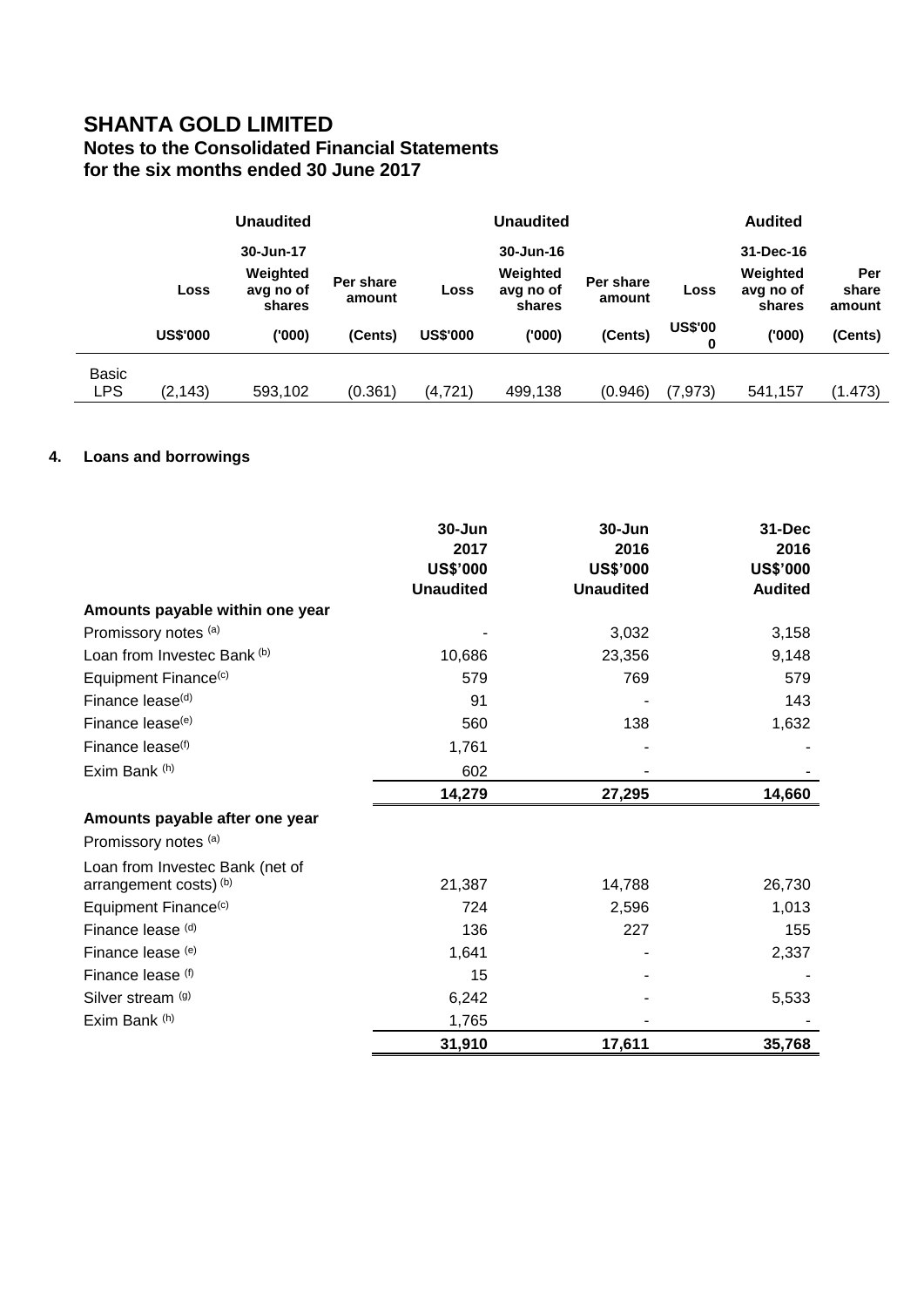### (a) Promissory Notes

Promissory notes related to Promissory Note 2 of US\$3.1 million issued in consideration for the acquisition of Boulder which was fully repaid on 15 April 2017. The notes bore an annual interest of 2.6% and were payable semi-annually in arrears. The promissory notes were recognised at fair value and subsequently accounted at amortised cost.

(b) Loan from Investec Bank in South Africa relates to a drawdown of US\$40 million from two facilities totalling US\$40 million obtained in May 2015 and fully drawn in April 2016.The facilities bear an annual interest rate of 3-month USD LIBOR +4.9% and are secured on the bank account which is credited with gold sales, the shares in Shanta Mining Company Limited (SMCL) and a charge over the assets of SMCL.

Facility A is for US\$20 million and was used to pay the outstanding FBN Bank Ltd loan, accrued interest of US\$101,000 and loan arrangement fees of US\$600,000. Capital repayments of US\$1.25 million are due every quarter end commencing on 30 June 2016.

Facility B of US\$20 million is a standby facility to be drawn as and when required to meet working capital requirements. US\$10 million of the facility was drawn in May 2015 and a further US\$10 million was drawn down on 1 April 2016.

Repayment of the drawn facility amount commenced in the quarter ending 30 June 2016 and was extended at the option of SMCL to begin repayments from June 30, 2017.

### Both these facilities are secured by means of

- A deed of debenture setting out the fixed and floating charge debenture governed by Tanzanian law over all assets and undertakings of SMCL and made between the Investec and the Security Agent, including any immovable property, moveable property, the Mining Licences, the relevant Prospecting Licences and surface right lease or access agreements and the assignment/charge over Investec's rights under and in terms of all bank accounts, material documents, insurances and insurance proceeds and all loans against any other member of the Group but excluding assets over which a Permitted Security Interest has been created;
- A deed of debenture setting out the fixed and floating charge debenture governed by Tanzanian law over all assets and undertakings of Shield Resources Limited and made between Shield Resources Limited and the Security Agent, including any immovable property, moveable property, the relevant Prospecting Licences and surface right lease or access agreements and the assignment/charge over Shield Resources' rights under and in terms of all bank accounts, insurances, insurance proceeds and all loans and claims of Shield Resources against any other member of the Group but excluding assets over which a Permitted Security Interest has been created;
- Together there is a registered charge of US\$55,000,000 (which includes a margin facility for gold forward sales of up to US\$15,000,000) against the mineral and prospecting rights of both Shanta Mining Company Limited and Shield Resources Limited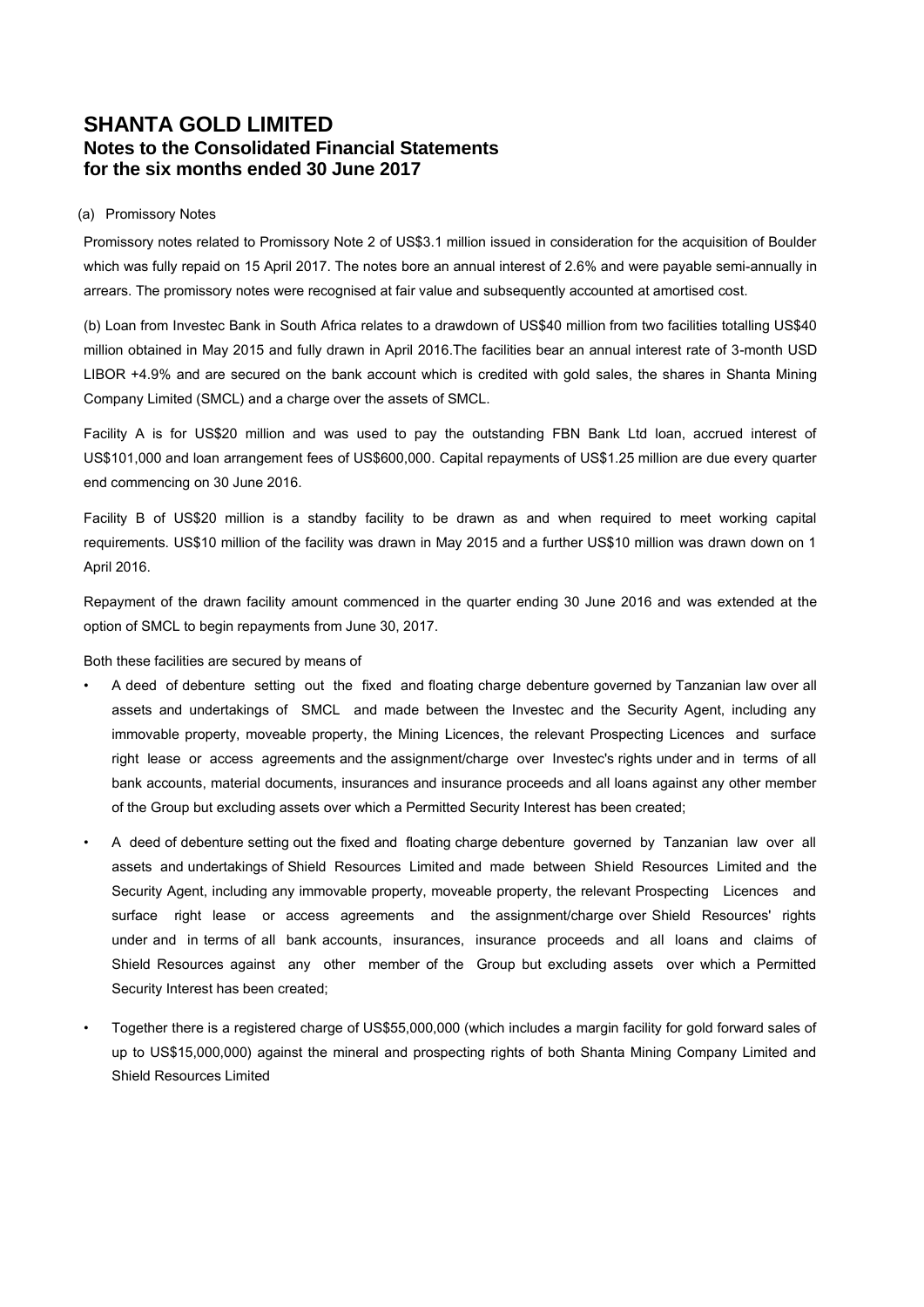• Shareholder Pledge which means each written deed entitled share pledge governed by Tanzanian law in terms of which each of Shanta Gold and Shanta Holdings pledges the shares it holds in the Borrower in favour of the Security Agent and assigns and charges all its loans and claims against the Borrower and other members of the Group in favour of the Security Agent and the Shield Resources Pledge which means, each written deed entitled share pledge governed by Tanzanian law in terms of which Boulder Investments pledges the shares it holds as Agent and assigns and charges all its loans and claims against Shield Resources in favour of the Security Agent;

Guarantees from Shanta Gold Limited, Shanta Gold Holdings Limited and Shield Resources Limited have been issued in favour of the Security Agent in respect of the above loan facilities.

#### (c) Equipment Loan

The loan is in respect of a crusher/screening plant acquired from Sandvik SRP AB, Sweden and is payable in 20 equal quarterly instalments commencing on 15 August 2014 and bears interest at a rate of 6% per annum.

### (d) Finance Lease

This is in respect of a lease to acquire Heavy Fuel Oil (HFO) fuel storage tanks from Oryx Oil Company Limited for a capital amount of US\$667,591 repayable monthly over sixty months commencing on 1 August 2014. This is classified as a finance lease because the rentals period amounts to the estimated useful economic life of the asset and after five years, the assets will be bought outright by the Company by paying a nominal amount.

### (e) Finance Lease

This is in respect of a lease to acquire mobile equipment from Sandvik, a capital amount of  $\epsilon$  4,634,000 (US\$ 5,261,000) repayable monthly over thirty-six months commencing on 12 June 2016 for Tranche 1 and 14 September 2016 for Tranche 2 and payable quarterly. This is classified as a finance lease because the rentals period amounts to the estimated useful economic life of the asset and after three years, the assets will be bought outright by the Company by paying a nominal amount.

### (f) Equipment Finance

This is in respect of a lease to acquire mobile equipment from Sandvik, a capital amount of €2,052,183 (US\$2,257,401) repayable monthly over thirty-six months commencing on 28 June 2017 for Tranche 1 and 8 October 2017 for Tranche 2 and payable quarterly at a rate of 6.5% per annum. This is classified as a finance lease because the rentals period amounts to the estimated useful economic life of the asset and after three years, the assets will be bought outright by the Company by paying a nominal amount.

### (g) Silver stream

The Company entered into a silver streaming agreement ("SSA") with Silverback Limited ("Silverback"), a privately held Guernsey-based investment company, under which Silverback paid the company an advance payment of US\$5.25 million on closing. Silverback will also pay the Company an ongoing payment of 10% of the value of silver sold at the prevailing silver price at the time of deliveries which will be made annually. The SSA relates solely to silver by-product production from NLGM with minimum silver deliver obligations totalling 608,970 oz gold over a 6.75 year period. The term of the SSA is 10 years during which time the Company will sell silver to SSA and receive ongoing payments of 10% of the silver sold at the prevailing silver price. However, the Company has no minimum ounce